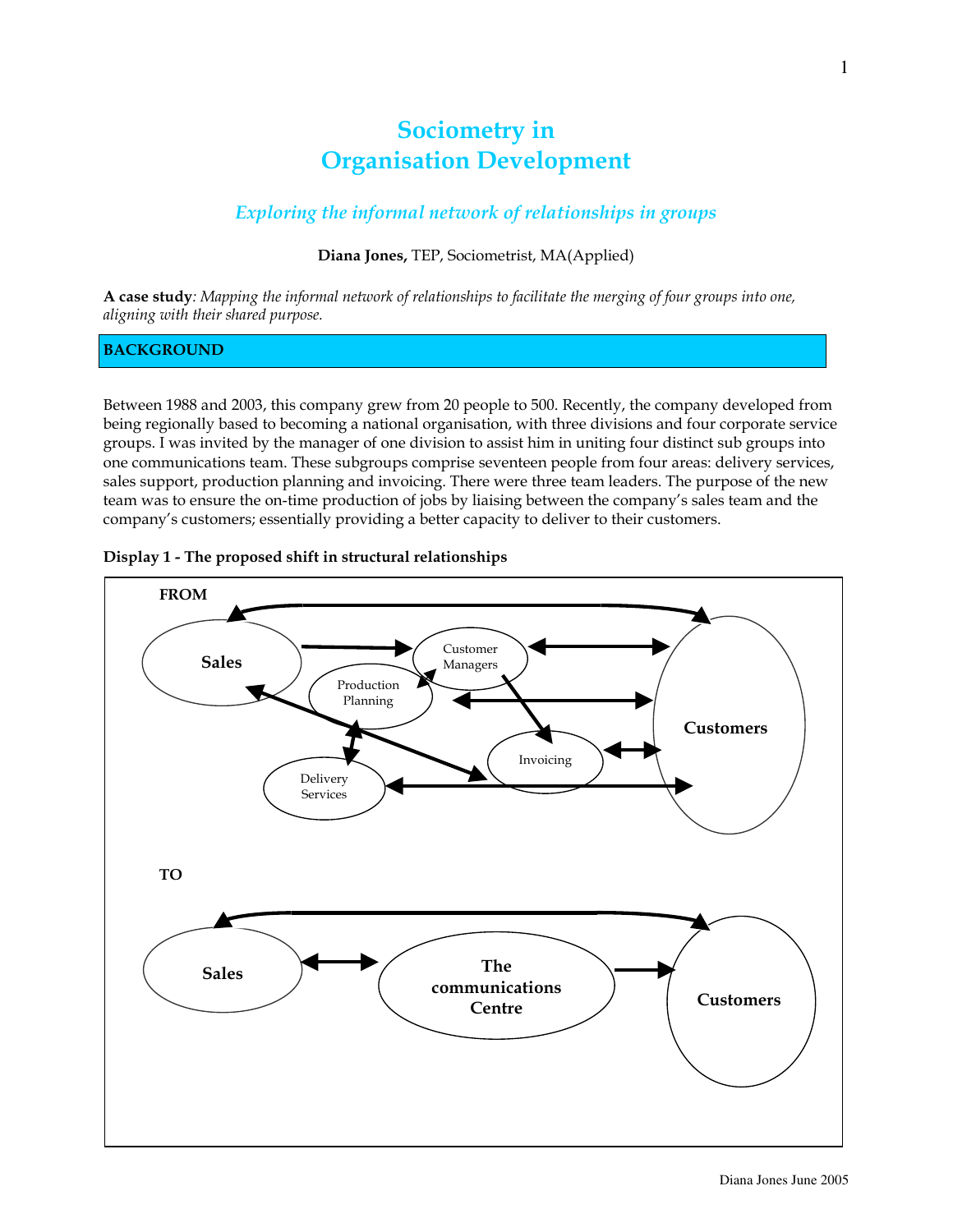The new manager noticed the sub groups were reluctant to get together. He relates a history of frustration, unmet expectations and negativity between the different teams. He reports a tendency for some team members to feel special and others to feel invisible, and this is causing friction. We established the outcomes he wants from the project.

# OUTCOMES BEING SOUGHT FROM THE PROJECT

- ♦ To be a happy and functional team so that staff want to come to work
- ♦ That staff cope well with the changes ahead including the shared physical environment
- ♦ Staff are comfortable with each other and understand their different responsibilities, and deliver to both internal and external customers
- ♦ That staff support each other as a new team.

# DECIDING TO EXPLORE THE INFORMAL NETWORK OF RELATIONSHIPS

Knowing some of these people have worked together for a number of years I wonder what is behind the reported negativity and reluctance to get together. I suggest we use sociometric processes and explore the existing network of relationships.

The manager and I come up with criteria likely to develop reflect staff's current relationships with one another, and their purpose in getting together. The criterion we choose is 'Who in this group can I rely on to help me solve a work problem I might have when we're in the new team'.

#### THE NEXT STEP

The next step in the intervention is a series of discussions with team members to discover their way of thinking, and some of the skills, experience and attributes they are bringing to the new team. Within these meetings, each person completes the sociometric assessment on the chosen criteria.

#### WHAT THE DISCUSSIONS REVEALED

The meetings were lively and open. Staff wanted to see five outcomes achieved:

- 1. Clear definition of responsibilities "the grey areas to be defined, especially where it's no-one's job, but it has to be done. "
- 2. **Communication** "we share information versus chasing around trying to get it. Not expecting people to know when they haven't been told".
- 3. Manager and team leaders relationships "we can raise issues and the manager/team leaders are available to us. Don't let problems hang around."
- 4. Team qualities "knowing you can rely on people to help when you are overloaded. And, with a large group of busy people who rush around a lot – the need for some privacy and our own space."
- 5. The barriers of 'getting together' so we are no longer 'us and them' are addressed

The interviews revealed three examples of 'us and them'

• Some staff (sales support & production planning) were closer to the managers and had better working conditions than those downstairs.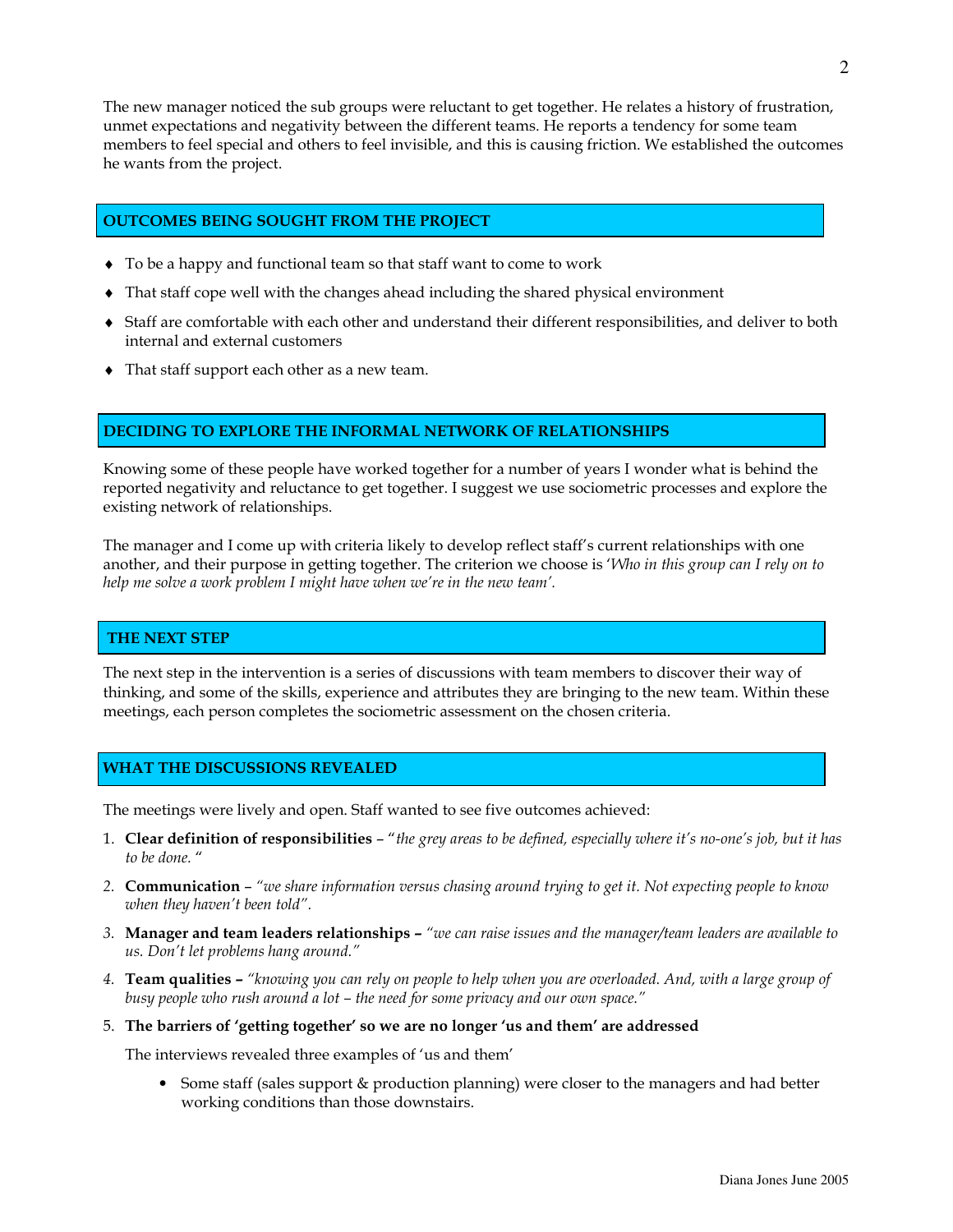- those 'upstairs' worked with external customer relationships, and those 'downstairs' related mainly to internal customers. Internal customers were perceived as less important, and hence those working downstairs were also seen as less important.
- the production planning team reported directly to the national manager. These people valued highly their independence and were reluctant for this to change. Others perceived these team members as aloof and unavailable.

These outcomes being sought confirmed our assessment of the value of mapping and exploring the informal networks to generate information and insight for everyone.

# THE TEAM DEVELOPMENT PROCESS

To address team members concerns and to achieve the results both they and their manager wanted, we used two approaches. One utilised the team's normal meeting structure - we reinforced team development as not special or separate from operational activities. This approach gives the greatest chance for building ongoing relationships in the workplace.

The second was a series of half-day team sessions over a three-month period. These focussed on developing relationships, enabling communication, problem solving and decision making within the newly formed group, ensuring their concerns were addressed.

# THE SOCIOGRAMS – THE NETWORKS REVEALED

# Display 2 - The results of the first sociogram 1 June 2000

Criterion: 'Who in this group can I rely on to help me solve a work problem I might have when we're in the new team'

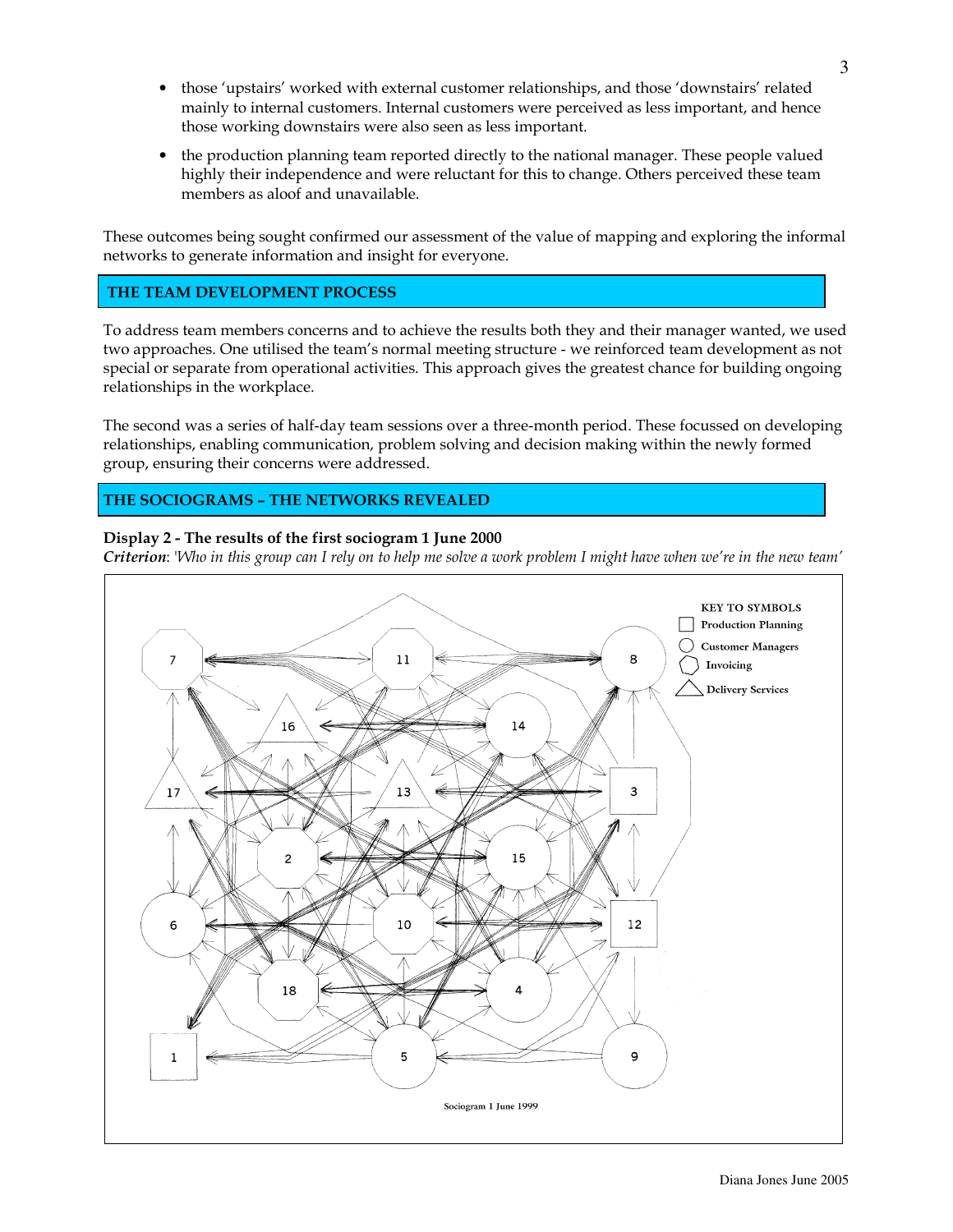Naturally, the resulting data and map contains valuable and relevant information. Some of our assessments are included here.

#### REPORTING RESULTS

This sociogram (Display 2) indicates many team members had a large number of positive problem solving relationships; four of the seventeen people had mutual (two-way) relationships with more than half the group, (2, 10, 13 and 15). You can see in the display, these people attract many arrowheads. This means they chose more than nine people in this category and were chosen by the same people as mutual problems solvers. These four people hold the key to the information flows within the group and are likely to know what is going on within the group. What is relevant here is person 2 is one of three team leaders. While perceived as being in the 'them' team, she is a central player in the informal network of communication.

Others were more selective in whom they chose (e.g. 1, 8 and 9). Specifically, 8 is a team leader who made five choices and received eleven. Only two of these choices were reciprocated. One interpretation of this result is that while staff see him as responsible for problem solving he had yet to enact this as a shared role. He relied on people who were not able to solve problems. Practically, this meant problems sat on his desk.

While team leaders 2 and 8 chose one another, and were chosen by team leader 3, they didn't choose team leader 3.A number of her choices were unreciprocated. Whatever the reasons for this, it is apparent she was perceived as being unavailable on the chosen criteria of problem solving. Usually individuals to receive a large number of choices but whose own choices remain unreciprocated, feel isolated. These results, reflected in the sociogram directly relate to three of the outcomes being sought:

- > Communication
- $\triangleright$  Manager and team leaders relationships and,
- $\triangleright$  Getting together rather than 'Us and them'

The need to generate a shared approach to problem solving amongst team leaders was now apparent. There was a gap between the healthy informal network of relationships and the formal team leader structure. The neutrality of two team leaders towards the third, now needed addressing amongst the team leaders. They noticed this too.

The unreciprocated choices of many of the team members confirmed what many had been aware of - while they might take a work problem to someone, it was more perceived as a complaint and problems tended to hang around.

#### GENERATING BEHAVIOUR CHANGE IN RELATIONSHIPS

Here in lies a core difference between social network analysts and sociometrists. While it is possible for managers and others to make these assessments of the sociograms (the maps), what is generated with the sociograms is both personal and group information. This is not managerial information although it is valuable information for managers too. One implication of collecting relationship information is the consultant needs to work skilfully with those participating as they gain insight, process and apply what they are learning about themselves and their relationships. As a sociometrist I believe the key to organisation change lies in developing the role relationships amongst the team members resulting in changes in behaviour.

How did we approach this? With our assessment in mind, everyone was given the sociogram and his or her individual results in the first team session. Team members were:

- Interested
- Alerted to their relationships, and
- Excited by what they saw.

After responding to and working with their individual and group information, we explored the dynamics of one-way choice, mutual choices (you choose someone to solve a work problem with and that person chooses you) and the desirability of mutual choices for collaborative group behaviour. Team members became more